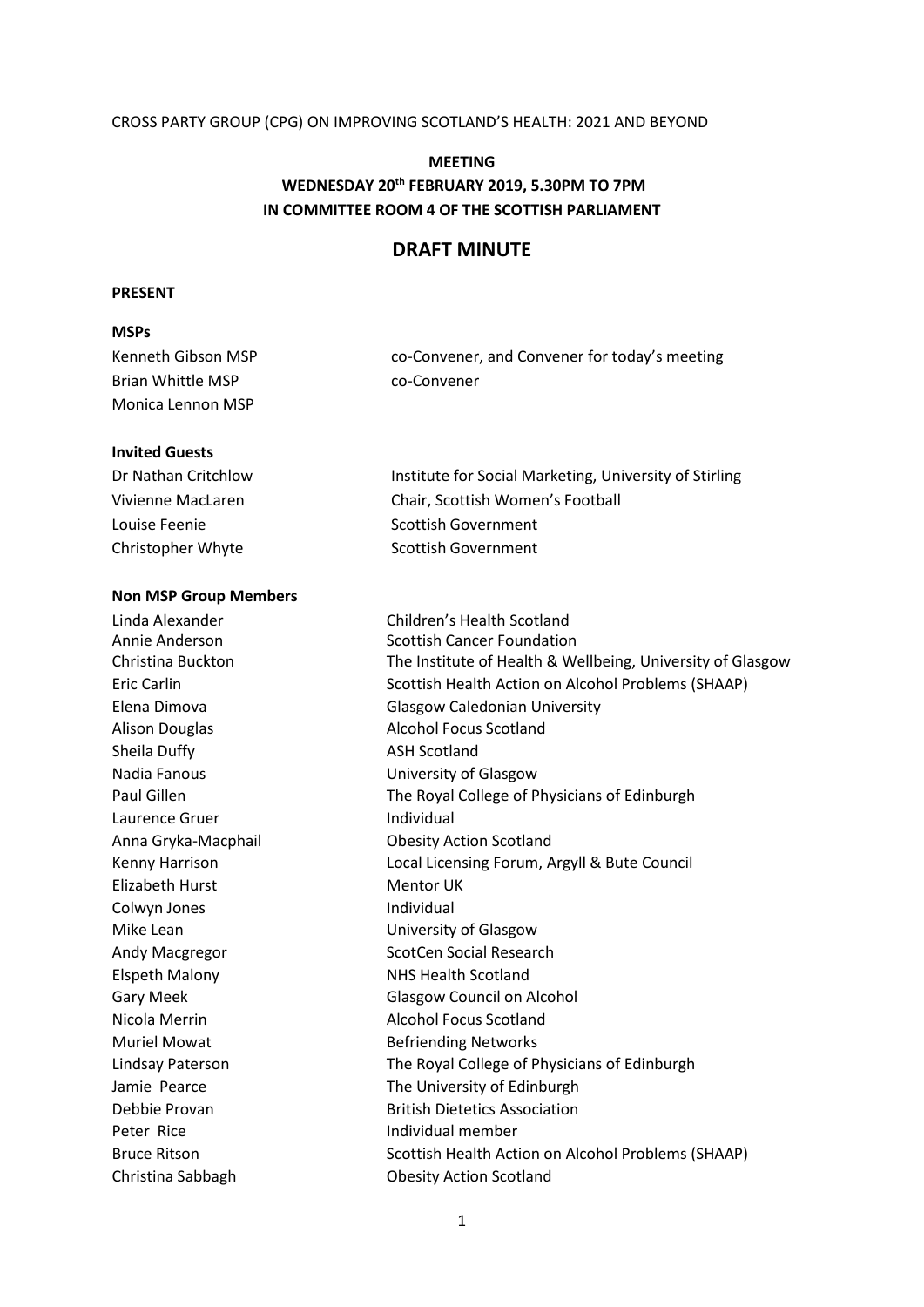Valerie Smith ASH Scotland Abbey Trippel ASH Scotland

#### **APOLOGIES**

David Stewart MSP Miles Briggs MSP Alex Cole-Hamilton MSP Alison Whiteman MSP Anas Sarwar MSP Kenneth Anderson Individual member Sarah Atherton Royal College of Nursing Ruth Balmer **British Dietetic Association** Julie Breslin **Addaction** Iain Broom **Individual Member** Aileen Bryson Royal Pharmaceutical Society Graeme Callander **Addaction** Emma Crawshaw Crew 2000 (Scotland) Tara Cooper **Royal College of Obstetricians and Gynaecologists** Hilary Davidson Alcohol Focus Scotland Ian Findlay Paths For All Andrew Fraser NHS Health Scotland Daniel Jones **British Heart Foundation Scotland** Mathis Heydtmann NHS Greater Glasgow and Clyde Laurence Moore **Individual Member** Justina Murray Scottish Families Affected by Alcohol & Drugs Brian Pringle WLDAS Helen Reilly **Royal Pharmaceutical Society** Debbie Sigerson NHS Health Scotland Louise Slorance **Royal College of Paediatrics & Child Health Scotland** Claire Stevens Voluntary Health Scotland Drew Walker NHS Tayside

Simon Shepherd University of Dundee Jonathan Sher Queen's Nursing Institute Scotland Rebecca Sibbett Alcohol Focus Scotland Robert Steele Scottish Cancer Foundation Lorraine Tulloch Obesity Action Scotland Lauren White MRC/CSO Social and Public Health Sciences Unit Laura Wilson Food Standards Scotland

Lucia D'Ambruoso Centre for Global Development, University of Aberdeen Shona Hilton The Institute of Health & Wellbeing, University of Glasgow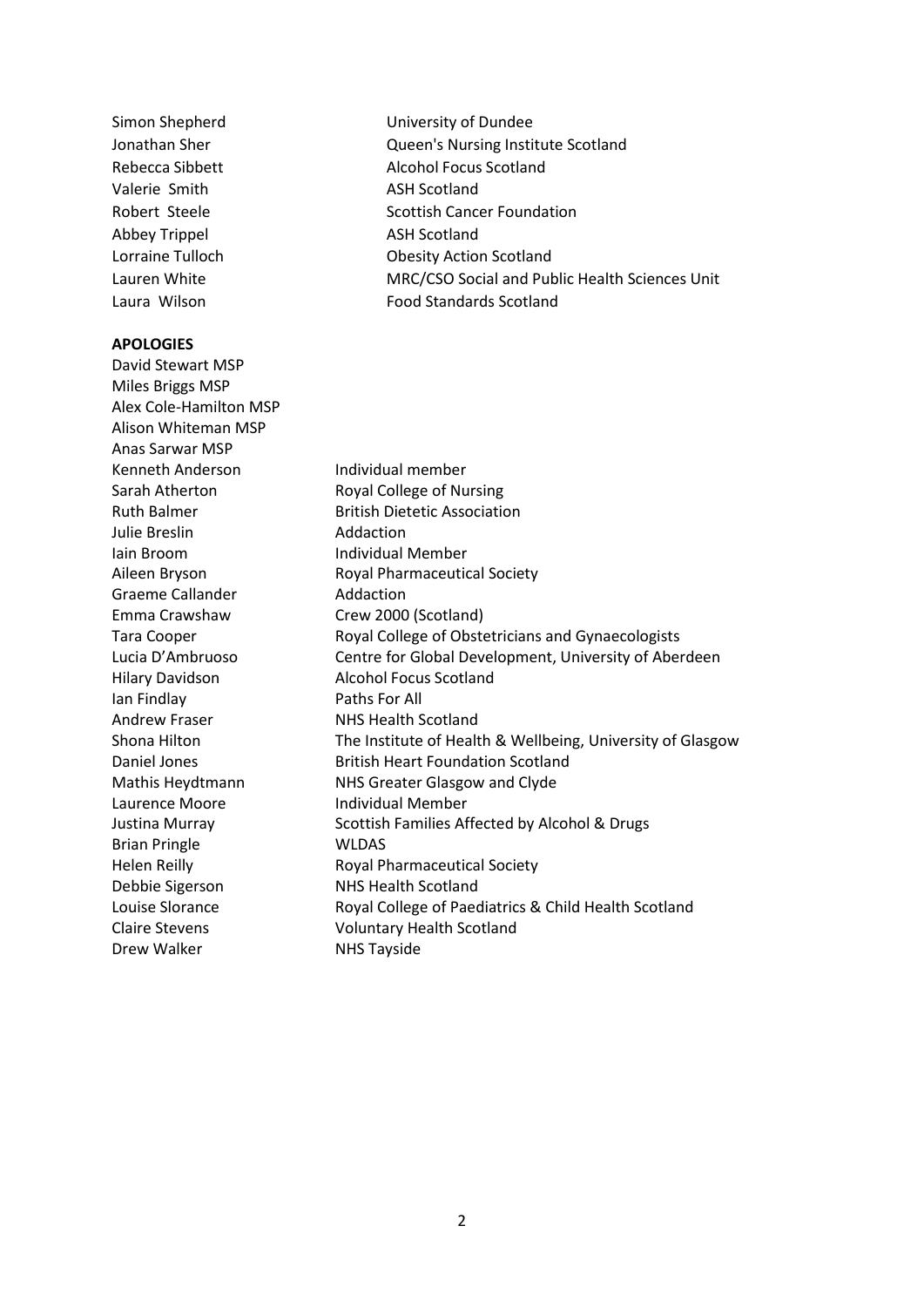## **PART ONE**

|    |                                                                                                                                                                                                                                                                                                                                                                                                                                                                                                                                                                                     | <b>Action</b> |
|----|-------------------------------------------------------------------------------------------------------------------------------------------------------------------------------------------------------------------------------------------------------------------------------------------------------------------------------------------------------------------------------------------------------------------------------------------------------------------------------------------------------------------------------------------------------------------------------------|---------------|
| 1. | Welcome by the Convener, Kenneth Gibson MSP                                                                                                                                                                                                                                                                                                                                                                                                                                                                                                                                         |               |
|    | The Convener welcomed everyone to the meeting and in particular welcomed the<br>guest speakers, Dr Nathan Critchlow from the University of Stirling and Ms<br>Vivienne Maclaren from Scottish Women's Football.                                                                                                                                                                                                                                                                                                                                                                     |               |
|    | A summary was provided of the last meeting which was the Group's second AGM<br>in October, where the Minister for Public Health, Sport and Wellbeing, Joe<br>FitzPatrick MSP updated the Group on the five new Government health action<br>plans and strategies, and the new public health priorities and body.                                                                                                                                                                                                                                                                     |               |
|    | The Convener noted that since the AGM, the Scottish Government's Alcohol<br>Prevention Framework and alcohol and drugs strategy, Rights, Respect and<br>Recovery, were published, in November. These sit alongside the Tobacco Control<br>Action Plan, the Diet and Healthy Weight Delivery Plan, and the Public Health<br>Priorities for Scotland to create a full complement of plans and strategies in<br>relation to public health in Scotland.                                                                                                                                 |               |
|    | The Group was reminded that the AGM saw the appointment of David Stewart<br>MSP, Brian Whittle MSP and Kenneth Gibson MSP as co-conveners for the year,<br>who will chair the group on a rotational basis going forward. The joint secretariat<br>of ASH Scotland and Alcohol Focus Scotland were reappointed for a further year.                                                                                                                                                                                                                                                   |               |
| 2. | <b>Declaration of Interests (Standing Item)</b>                                                                                                                                                                                                                                                                                                                                                                                                                                                                                                                                     |               |
|    | Members were asked to declare any updates to their original declared interests,<br>and to highlight any conflicts of interest specific to today's meeting.                                                                                                                                                                                                                                                                                                                                                                                                                          |               |
|    | There were no declarations.                                                                                                                                                                                                                                                                                                                                                                                                                                                                                                                                                         |               |
| 3. | Topic Discussion: Marketing unmasked: dispelling the myths and taking a stand<br>The Convener introduced the guest speakers, and it was noted questions and<br>discussion would follow.                                                                                                                                                                                                                                                                                                                                                                                             |               |
|    | Dr Nathan Critchlow                                                                                                                                                                                                                                                                                                                                                                                                                                                                                                                                                                 |               |
|    | Dr Critchlow started his presentation by going through the different types of<br>marketing, from traditional forms such as TV advertising, product design, price<br>offers and event sponsorship to the newer digital forms, which often involve user-<br>generated content. Digital marketing can be viewed as more powerful and less<br>controllable. The effects of marketing come from cumulative exposure to all types<br>of marketing, which is why companies have broad marketing strategies.<br>The research began in 2017 and focused on young people aged 11-19 years old |               |
|    | (demographically representative of the UK) and their recall of nine forms of<br>alcohol marketing. The research also looked at the association between recall of<br>alcohol marketing and behaviours.                                                                                                                                                                                                                                                                                                                                                                               |               |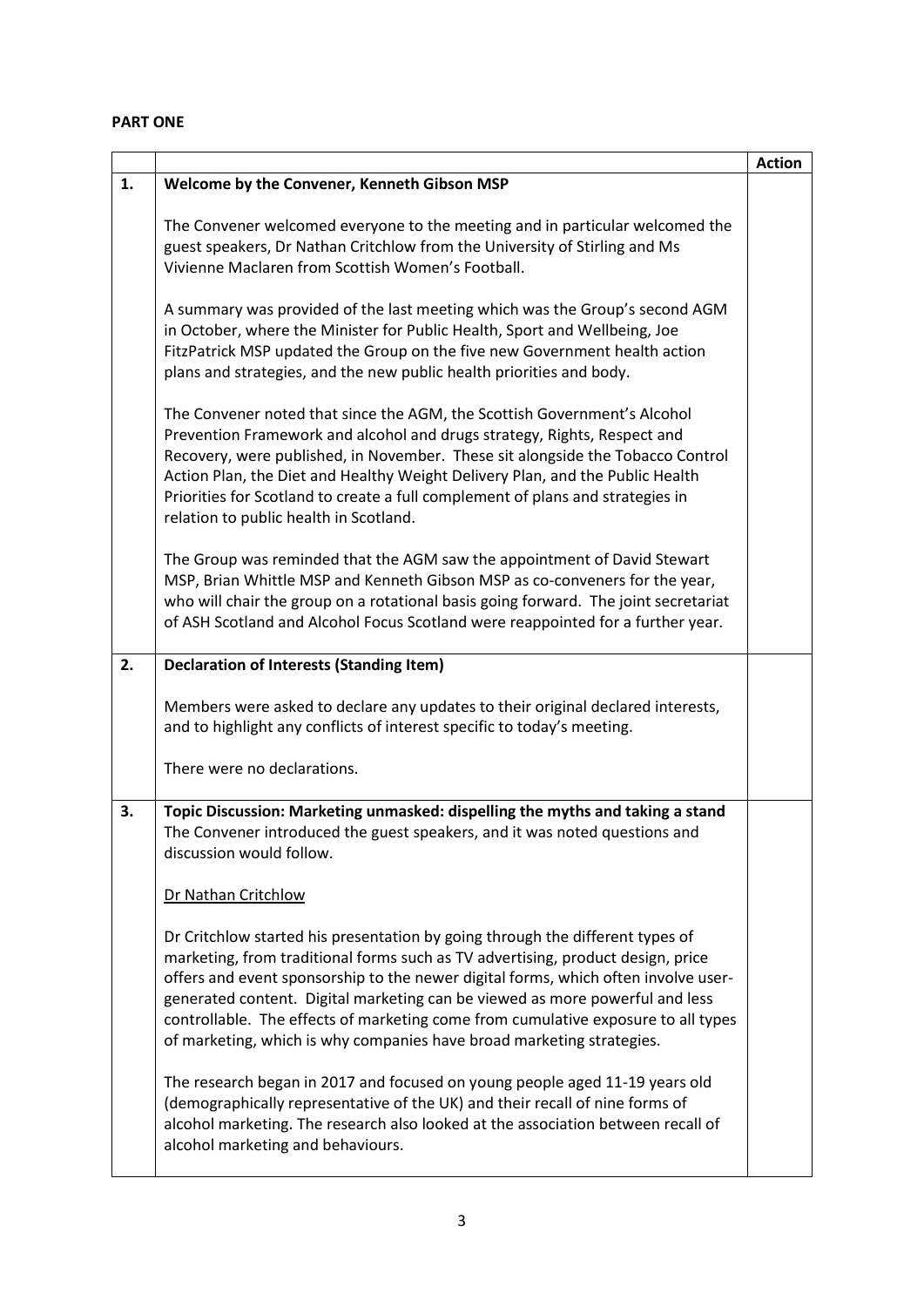Other studies have conducted focus groups with young people, finding that they are aware of alcohol marketing, they are able to interpret the messages in the marketing (e.g. gendered, etc.) and know that it influences their consumption.

Dr Critchlow highlighted that marketing is one of the biggest platforms on which to communicate health messages. Most forms of marketing include these (in the form of responsible drinking messages or industry websites), except sports sponsorship on which there are no health messages.

The policy context within which alcohol marketing sits was discussed. The last UK strategy acknowledged that young people see alcohol marketing and that it impacts on their consumption, but were happy to continue with self-regulation. Scotland has been more progressive and positive. Reference was made to the AFS report, 'Promoting good health from childhood', which provides an accurate summary of the evidence and recommendations for action. These include looking at outdoor marketing, sports sponsorship, the print media and the content of marketing. The Scottish Government's Alcohol Framework contains a commitments on alcohol marketing, a progressive approach going forward. Ireland introduced legislation recently with arrange of measure to control marketing. There is a need for evaluation to allow pre- and post- comparisons (which did not take place in France).

## Vivienne MacLaren, Scottish Women's Football

The presentation began with an overview of Scottish Women's Football, with Ms MacLaren highlighting that SWF owns and manages all of the domestic competitions in women's and girls' football across Scotland. They are recognised only as an Affiliated National Association (ANA), meaning they receive no public funding (all funding comes from registered clubs and players, and commercial partners). SWF are based in Hampden and now have 5 full time equivalent staff members.

They have nearly 8000 players registered, the highest it has ever been. 80% of the players registered are under 18 years old. SWF tries to promote health and wellbeing. For example, coaches go with players and parents to GPs to discuss issues, such as mental health, which is a huge area of concern.

Ms MacLaren is a marketing and digital professional with 23 years' experience in working with both clients and agencies. She joined Scottish Women's Football board as the Media and Communications Director in 2014, and has been the chair of the Board since 2016. The SWF re-branded all competitions across all marketing channels, and introduced a marketing and commercial strategy.

SWF wanted to ensure that they had an identity, that people know who they are and that players have pride in the brand they are representing. They have 3 commercial partners: SSE, Scottish Building Society and BBC Alba. They want to partner with positive brands to help create a 'clean sport'. It is common sense – why have a partner that's pushing alcohol to children?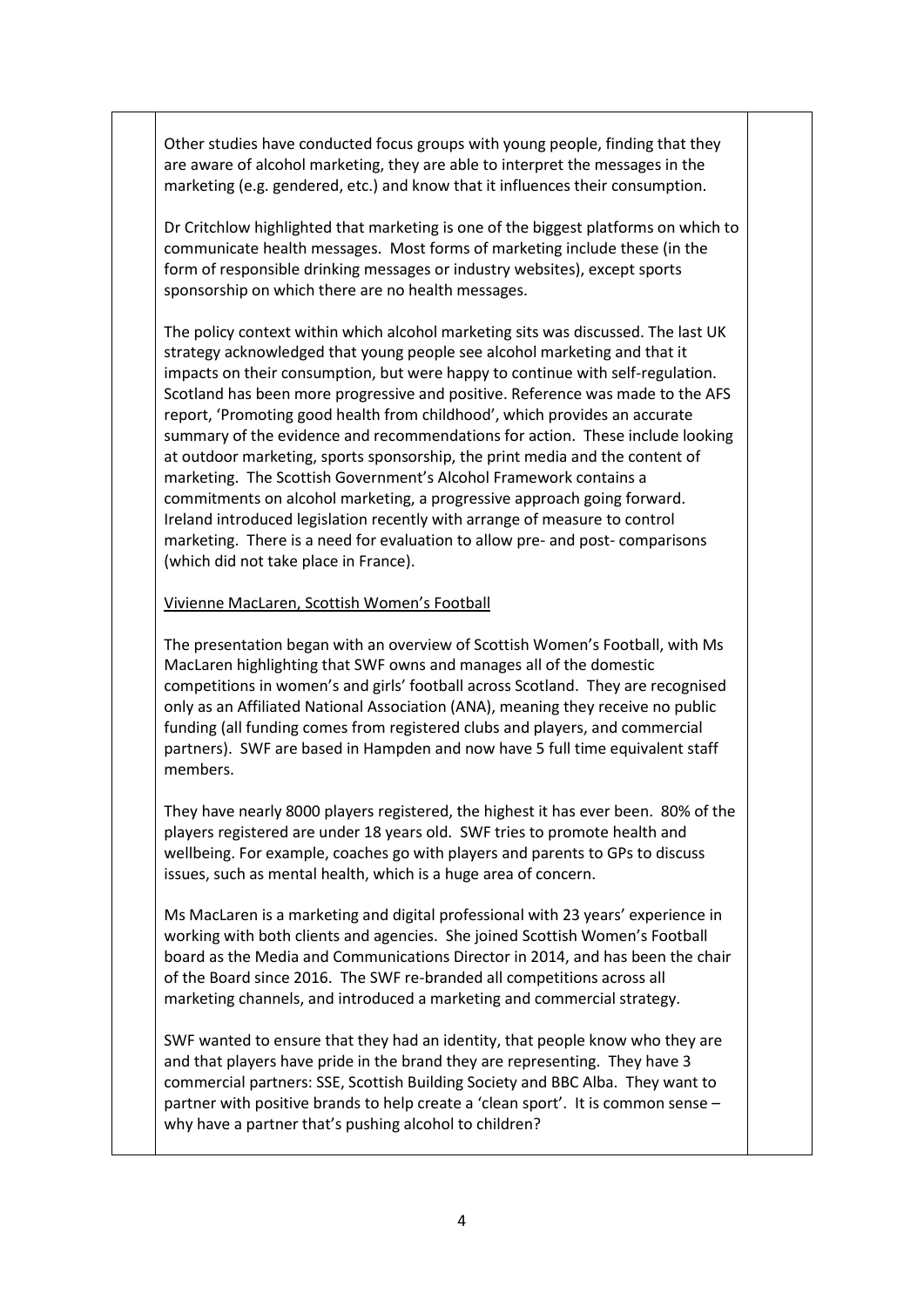Reactions to this decision have been generally positive. The board believes that they will get bigger commercial sponsors in time, and want to continue with partners who are very involved rather than only interested in short-term investment. They will be announcing a new partner soon.

It costs a substantial amount of money to go professional – 200-250 thousand a year for each team, with 8 teams. SWF had £3k of income in 2013, now at around £130k. They need to make sure that any move to professional is sustainable and robust.

The fact that SFW work with girls has been a huge influence on their decision. Feedback on the girls on issues drives their approach. The need for positive role models for the players is also important for SWF. Feedback from the younger players is that they don't want to drink alcohol because they want to be the best, which means a healthy lifestyle. They have a responsibility to their members, which is why are delighted to try and formulate a message around alcohol and gambling sponsorship in sport. They have a duty to help and encourage women and girls to play football and understand how to enjoy and live healthy lives.

The Convener opened up to questions from Group members:

**Laurence Gruer (individual member)** highlighted that when he was watching sport on TV, a French commentator had pointed out the Guinness logo, and was astonished that England has alcohol advertising in sport. How widespread is this in the rest of Europe? **Dr Critchlow** talked of the French legislation, the Loi Evin, which has issues of enforcement and has seen a creeping influence of alcohol sponsorship in sport in the last ten years. For example, 5/6 years ago the Champions League in France saw Heineken adverts because the adverts only featured their logo and 'enjoy responsibility' rather than the brand name. Dr Critchlow conducted research into the 2016 Euros in France. They were surprised that Carlsberg was announced as the main sponsor, and saw pitchside borders of their motto. This was 'alibi marketing' in which the marketing is distilled to very core principles (e.g. colours, taglines). Carlsberg commented that they 'didn't link to alcohol at any stage'. The ban on sports sponsorship in France was taken to the European Commission in advance of the World Cup in 1998. The Commission said that it was up to France to set the legislation. You can talk to the individual clubs about sponsors, but UEFA and FIFA etc. are very powerful. Brazil for example had the 'Budweiser Bill' which saw a weakening in the legislation.

**Brian Whittle MSP** mentioned a running club that was sponsored by a gin company, and that has half a million euros budget, meaning that they win quite often, although other countries are worse. There was some discussion that recall of adverts on TV may be better than other forms of marketing because they are more obvious. Other types of marketing may be submerged below conscious awareness. In New Zealand, the Kids Cam study used cameras to measure how often children were exposed to marketing, and found that sports sponsorship featured most heavily.

**Annie Anderson (Scottish Cancer Foundation)** asked whether health promotion bodies could step in, as in other areas such as Western Australia where the Healthways Foundation provided sponsorship. **Vivienne MacLaren** said that SWF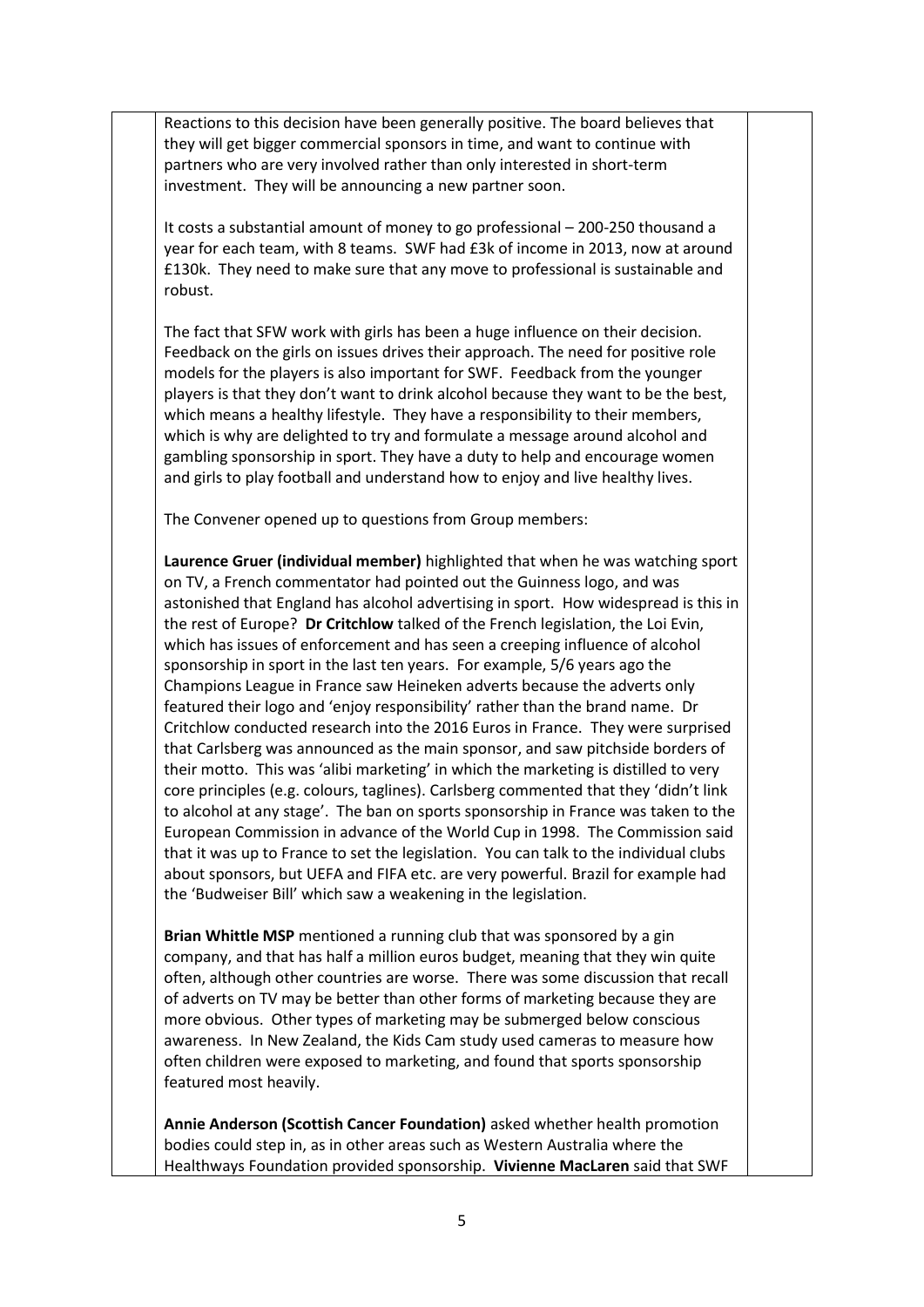will be announcing a partnership that fits with this. It makes sense to try to promote health messages and they want their partners to do the same thing. **Dr Critchlow** highlighted Barcelona's partnership with Unicef and Heart of Midlothian's partnership with Save the Children at one point, so these kinds of relationships are always possible.

**Peter Rice (SHAAP)** has recently noticed Heineken Zero adverts during sports ad breaks. Does this reduce the consumption of regular alcohol or is this alibi marketing? **Dr Critchlow** said that we don't know as the evidence is not there yet as to the impact of such advertising. We need to look at research in other areas such as obesity, to see whether such products are a gateway to consumption of the main product. Dr rice asked Vivienne MacLaren whether SWF they would accept sponsorship if approach by a no alcohol beer. **Vivienne MacLaren** answered emphatically that SWF would not accept funding from alcohol companies, whether for low alcohol products or not.

**Sheila Duffy (ASH Scotland)** applauded the presentations and that they were about people. She noted that multinational corporations say they are about people but they are all about profit. Cigarettes were in club colours in the past, and now you have coloured e-cigarettes, which is all about getting the new generation into using their products. Sheila highlighted the consultation on regulations of e-cigarette advertising which is expected in April/May – the secretariat will ensure Group members are advised of this when published and encourages members to respond.

**Jonathan Sher (Queen's Nursing Institute Scotland)** asked what good social marketing promoting health messages around alcohol looks like. Previously messaging has been well intentioned but not effective. **Dr Critchlow** said that you have to think like a marketer, talk to marketers and talk to the people you are trying to reach with the marketing in order for this to be effective. A good example of social marketing is the Hello Sunday Morning campaign in Australia, which focuses on the positive aspects of moderating consumption. The social marketing should focus less on the behaviour and more on the positive connotations.

**Elizabeth Hurst (Mentor UK)** asked whether any protective factors have been identified in relation to alcohol marketing. What is the relationship between exposure and how different demographics respond to advertising? **Dr Critchlow** explained that more research is needed this area, such as exploration into the separation of mediating processes (the literature looks mostly at facilitating factors). They know that peers and parents consuming less and have low approval results in young people being less likely to be influenced by the marketing. But people are complex and we need to move away from primitive models.

**Eric Carlin (SHAAP)** asked whether Scottish Women's Football would accept sponsorship from unhealthy food. **Vivienne MacLaren** said that she personally wouldn't and believes that the board also would not accept this. Accepting such sponsorship wouldn't fit with the aspiration to be a clean sport and try to increase understanding of how to be healthy overall.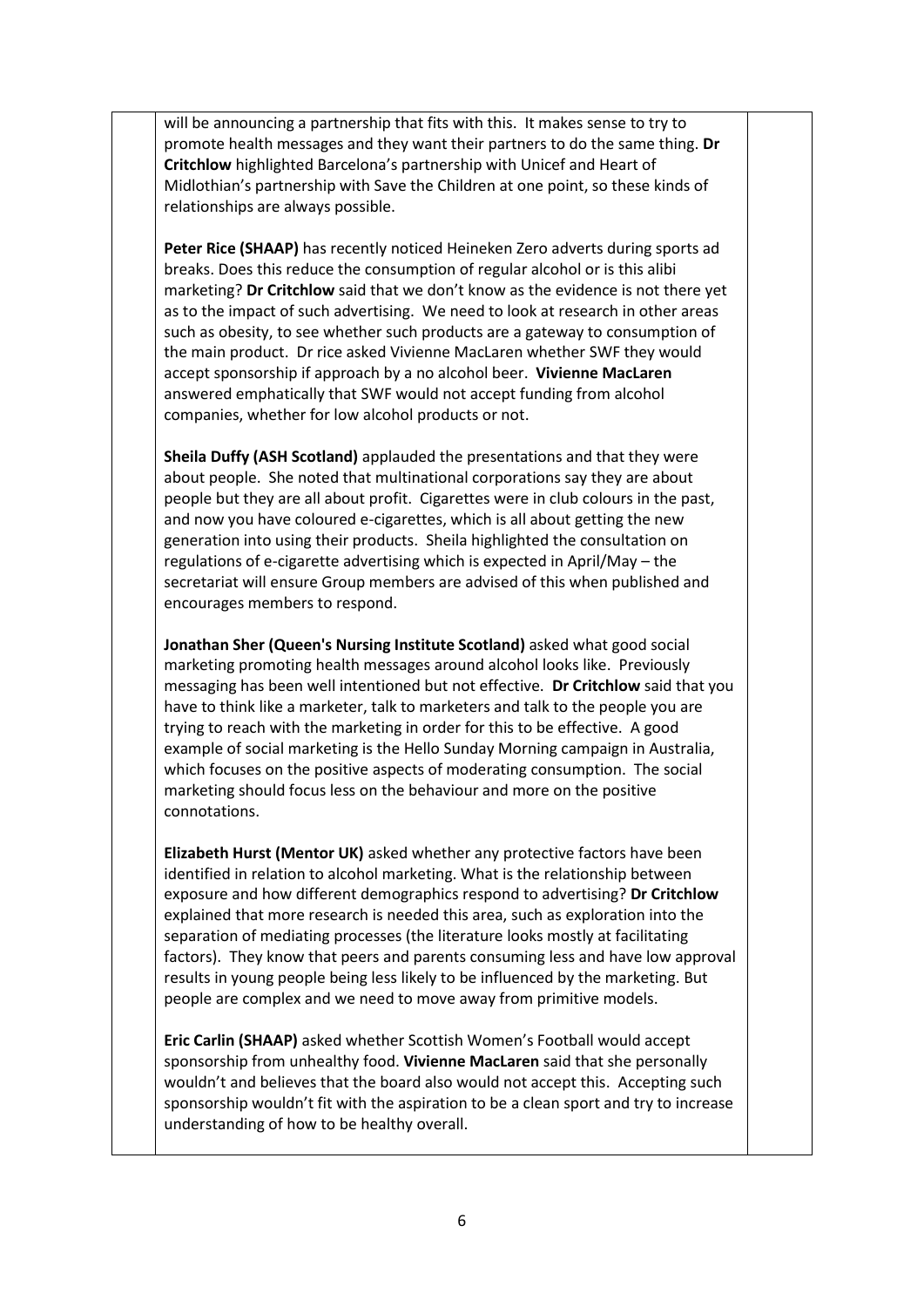**Laurence Gruer (individual member)** highlighted that in the 1990s the chair of the FS was also chair of the Health Education Board to Scotland, which sponsored the Scottish Cup Final. But Health Boards now have low budgets and can't compete. **Vivienne MacLaren** said that they could compete in the women's game, as it is quite different.

**Alison Douglas (AFS)** raised the alcohol marketing pledge that was signed by a range of organisations and the majority of MSPs. Given the Scottish Government commitments on alcohol marketing, Alison suggested that it is now a good time to revisit this, asking willing members to sign this.

## **PART TWO**

| 4. | Welcome to new members and apologies for absence                                                                                                                                                                                                                                                                                                                                                                                                                                                                                                                                                                                                                                                                                                                                                                                                                                                                                                                                                                |  |
|----|-----------------------------------------------------------------------------------------------------------------------------------------------------------------------------------------------------------------------------------------------------------------------------------------------------------------------------------------------------------------------------------------------------------------------------------------------------------------------------------------------------------------------------------------------------------------------------------------------------------------------------------------------------------------------------------------------------------------------------------------------------------------------------------------------------------------------------------------------------------------------------------------------------------------------------------------------------------------------------------------------------------------|--|
|    | The meeting welcomed three new member organisations to the Group:<br>Befriending Networks (joined in October 2018), Breast Cancer Now (joined<br>October 2018) and British Dietetic Association (joined November 2018).                                                                                                                                                                                                                                                                                                                                                                                                                                                                                                                                                                                                                                                                                                                                                                                         |  |
|    | The number of apologies received (as detailed above) was 5 MPS and 24 non-MSP<br>group members.                                                                                                                                                                                                                                                                                                                                                                                                                                                                                                                                                                                                                                                                                                                                                                                                                                                                                                                 |  |
| 5. | Minute of Meeting - 3rd October 2018                                                                                                                                                                                                                                                                                                                                                                                                                                                                                                                                                                                                                                                                                                                                                                                                                                                                                                                                                                            |  |
|    | The minutes were approved as correct, and there were no matters arising.                                                                                                                                                                                                                                                                                                                                                                                                                                                                                                                                                                                                                                                                                                                                                                                                                                                                                                                                        |  |
| 6. | <b>Any Other Business</b>                                                                                                                                                                                                                                                                                                                                                                                                                                                                                                                                                                                                                                                                                                                                                                                                                                                                                                                                                                                       |  |
|    | The Convener asked that members feed into the secretariat any ideas for future<br>discussions.                                                                                                                                                                                                                                                                                                                                                                                                                                                                                                                                                                                                                                                                                                                                                                                                                                                                                                                  |  |
|    | The Convener highlighted his intention to submit a motion on this meeting, which<br>provides an overview of the presentations and highlights the alcohol marketing<br>pledge. It would be best that this motion is lodged to generate support with the<br>possibility of lodging motions for debate considered for the future.                                                                                                                                                                                                                                                                                                                                                                                                                                                                                                                                                                                                                                                                                  |  |
|    | Draft motion:                                                                                                                                                                                                                                                                                                                                                                                                                                                                                                                                                                                                                                                                                                                                                                                                                                                                                                                                                                                                   |  |
|    | That the Parliament commends the work of the Cross Party Group on Improving<br>Scotland's Health: 2021 and Beyond on raising the issue of the role of marketing in<br>driving consumption of health-harming products by holding a meeting on 20th<br>February 2019; notes the evidence presented by Dr Nathan Critchlow from the<br>Institute of Social Marketing at the University of Stirling on how young people in<br>the UK recall examples of alcohol marketing and can identify alcohol brands, and<br>that exposure to alcohol marketing is associated with increased consumption,<br>higher-risk drinking, susceptibility to drink, and brand knowledge amongst young<br>people; notes the stance taken by Scottish Women's Football against alcohol<br>sponsorship as part of their aspiration to be a 'clean sport', as outlined by their<br>Chair Vivienne MacLaren; recognises the unanimous agreement of those<br>represented at the meeting that alcohol marketing has no place in childhood and |  |